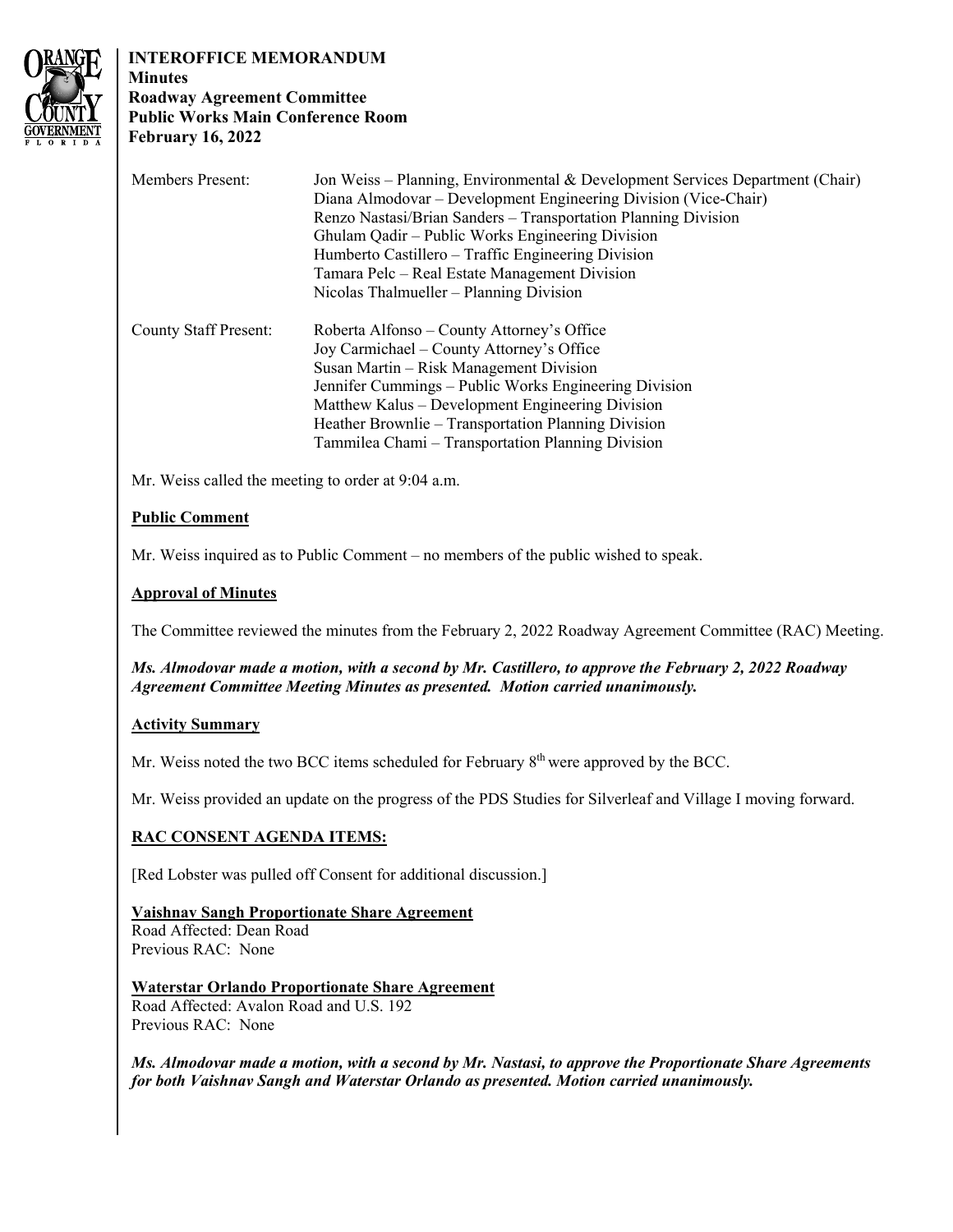Roadway Agreement Committee – Meeting Minutes February 16, 2022 Page 2

## **RAC NON-CONSENT PROPORTIONATE SHARE ITEM:**

#### **Red Lobster Proportionate Share Agreement**

Road Affected: Vineland Avenue and Winter-Garden Vineland Road Previous RAC: None

A discrepancy was noted between the text on Page 2 with the Road Segment and the cost sheet at Exhibit C which was for a different road segment. Staff will need to determine which is the correct road segment so a revision can be requested.

[Motion deferred to later in the agenda to determine if the table is correct or the text in the body of the agreement.]

## **RAC AGENDA ITEMS:**

#### **First Amendment to Avalon Pointe Right-of-Way and Proportionate Share Agreement**

Road Affected: Avalon Road (C.R. 545) Present: McGregor Love

Mr. Weiss asked why the client is asking to remove the request for Transportation Impact Fee Credits. Mr. Love responded that the client was not specific as to the reason for this change.

The Committee reviewed the draft First Amendment page by page:

Ms. Alfonso and Ms. Carmichael have several non-substantive clean up items they will send to Mr. Love/Ms. Wilson.

 Page 3 Missing template language regarding conveyance to be added back in Page 2 Line 7 change "in" to "of" Page 11 Request a better clearer exhibit to be provided Page 18 Remove footer at end of document

Ms. Pelc asked for signatory authority to be provided for the names listed in the signature blocks.

### *Ms. Almodovar made a motion, with a second by Mr. Castillero, to approve the First Amendment to Avalon Pointe Right-of-Way and Proportionate Share Agreement with changes as discussed, subject to review and approval of the exhibits by Survey and subject to final review by the RAC Committee. Motion carried unanimously.*

#### **First Amendment to Avalon Groves PD – South Parcel Right-of-Way Agreement**

Road Affected: Avalon Road (C.R. 545) Present: McGregor Love

The Committee reviewed the draft First Amendment page by page:

 Page 2 change the First Whereas to reflect the correct date of the original agreement and correct recording information Change "July 27, 2021" to "December 14, 2021"/Doc. Number to "20220013091"/Recording date to "January 6, 2022" Page 2 Line 7 change "in" to "of"

Page 2 Line 8 change Second Whereas to state that Avalon Prose Horizons West Venture LP is a successor in interest Page 3 Missing template language regarding conveyance to be added back in

Page 9 Ms. Pelc asked for signatory authority to be provided for the names listed in the signature blocks.

Page 11 Request a better clearer exhibit be provided

*Ms. Almodovar made a motion, with a second by Mr. Castillero, to approve the First Amendment to Avalon Groves PD – South Parcel Right-of-Way Agreement with changes as discussed, subject to review and approval of the exhibits by Survey and subject to final review by the RAC Committee. Motion carried unanimously.* 

## **Red Lobster Proportionate Share Agreement**

(Reconsideration)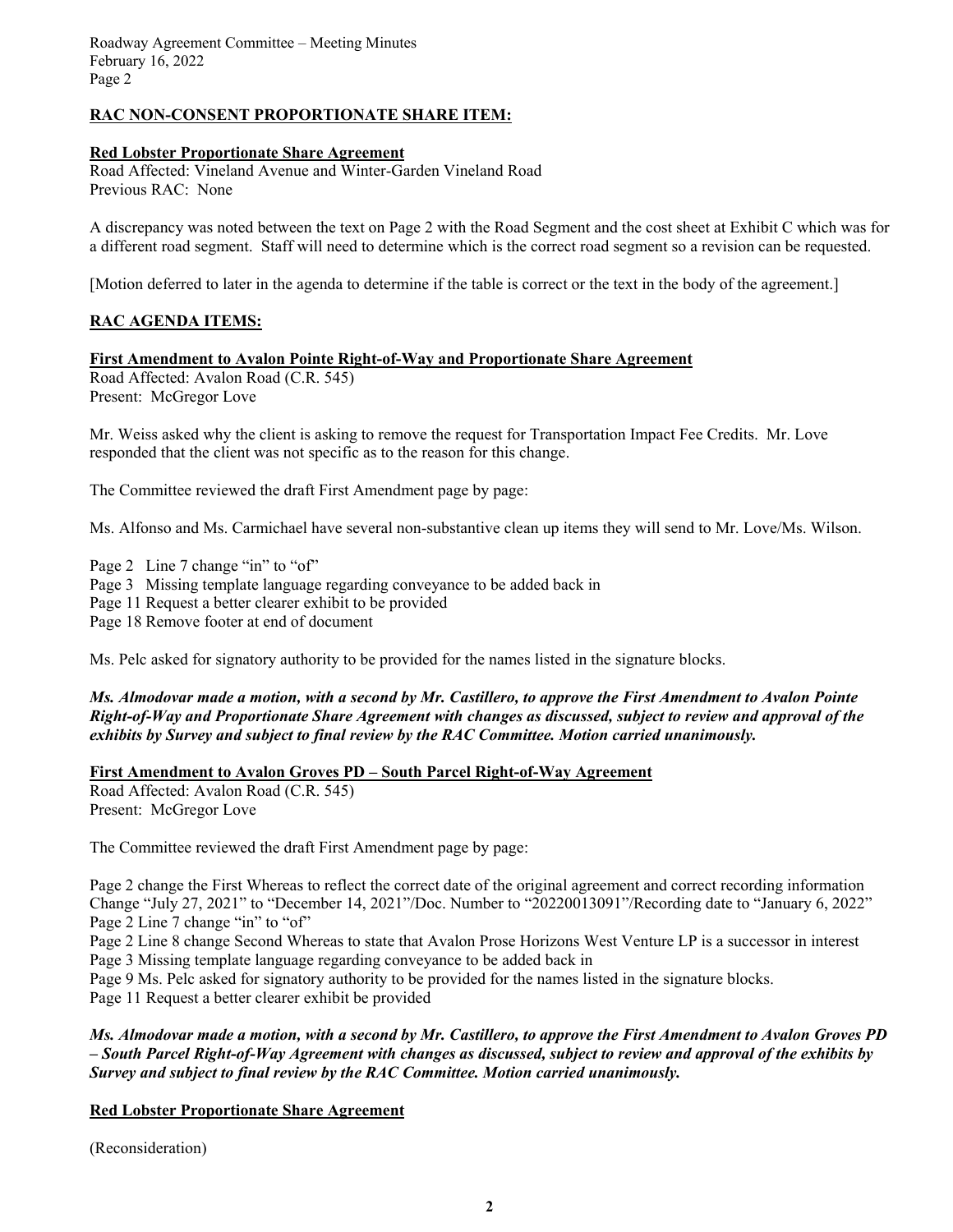Roadway Agreement Committee – Meeting Minutes February 16, 2022 Page 3

The Table (Page 15 of 15) has the correct road segment listed, but Page 2 of the agreement needs to be updated to change the language in the Second Whereas clause from "Apopka-Vineland Road to Buena Vista Drive" to "I-4 to Apopka-Vineland Road" to match the heading in the Exhibit.

### *Ms. Almodovar made a motion, with a second by Ms. Pelc, to approve the Proportionate Share Agreement for Red Lobster with changes discussed. Motion carried unanimously.*

[BREAK 9:36 a.m. to 10:04 a.m.]

[Mr. Sanders replaced Mr. Nastasi at the table and Mr. Nastasi remained in the room as a staff member.]

#### **Prime Logistics Right of Way and First Amendment to Proportionate Share Agreement**

Road Affected: Taft-Vineland Road Present: Greg Lee, Staff Present: Roberto Ng, Ken Leeming

Mr. Lee stated the First Amendment is needed due to the change in size of the development from 830,000 square feet to 840,000 square feet which requires a larger Proportionate Share Payment.

Discussion of the amount being requested as a refund for \$856,096.00 rather than both amounts.

Discussion of the Right Rail project along Taft-Vineland and how that will impact the corridor and roadway project.

Mr. Nastasi stated that Orange County cannot acquire right-of-way on behalf of the rail project, only what is needed for Road right-of-way.

Discussion of the need for a left turn lane in the interim condition and whether or not this would be required for the ultimate configuration. The County Design Engineer is performing a plan update which could change the ROW needs for the roadway. There may also need to be a re-evaluation of the pond size and location needed from this property.

Discussion of whether it would be advisable/feasible to separate the First Amendment to the Proportionate Share Agreement from the Right-of-Way component.

[Mr. Nastasi left the meeting at 10:30 a.m.]

Mr. Castillero asked for a copy of the Traffic Study for Prime Logistics.

Rescheduled to a future RAC Agenda for further discussion once Owners have met with the Right Rail representatives.

## **COMMITTEE DISCUSSION: HARTZOG ROAD**

Discussion: Informational Item Only – No Action Required Road Affected: Hartzog Road Present: Greg Lee, Paul Sladek, Doug Hoffman (Pulte Homes)

Mr. Hoffman provided an update as to a meeting held on Monday Morning with Orange County staff and acknowledged there are several areas where the slope exceeds the right-of-way limits. Staff are still evaluating if additional environmental impacts occurred and are looking at the various permits to see which (if any) need to be modified.

 Discussion of the need for different type(s) and different size(s) of easements which would then need to be captured in the language of the Second Supplemental Agreement to Hartzog Road Right-of-Way Agreement.

 Discussion of the 2-lane road versus the 4-lane road. Mr. Sladek stated that the 2004 Amended and Restated Hartzog Agreement obligates the Developer to design to 4-lanes and convey ROW for 4-lanes, but only to Construct to 2-lanes. There are several options for how the additional two lanes could be constructed.

 traffic signal is required at the intersection of Hartzog Road and Avalon Road. This requirement is in Section 4 of the Ms. Almodovar stated that a traffic signal warrant should be undertaken at the expense of the Developer to determine if a